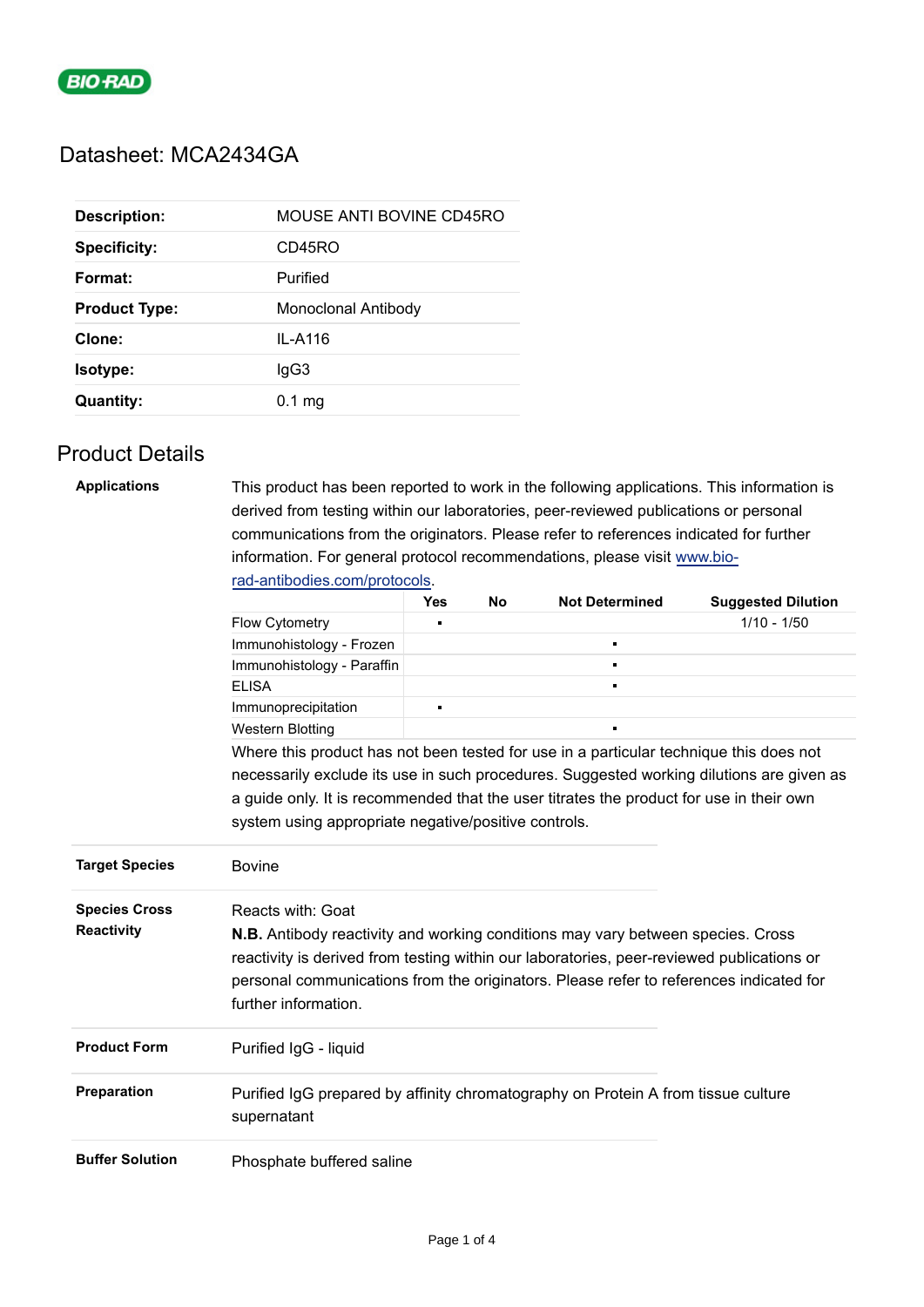| <b>Preservative</b><br><b>Stabilisers</b> | 0.09% Sodium Azide (NaN <sub>3</sub> )                                                                                                                                                                                                                                                                                                                                                                                                                                                                                                                                                                                                                                                                                                                                                                                                                                                                                                                                                                                           |
|-------------------------------------------|----------------------------------------------------------------------------------------------------------------------------------------------------------------------------------------------------------------------------------------------------------------------------------------------------------------------------------------------------------------------------------------------------------------------------------------------------------------------------------------------------------------------------------------------------------------------------------------------------------------------------------------------------------------------------------------------------------------------------------------------------------------------------------------------------------------------------------------------------------------------------------------------------------------------------------------------------------------------------------------------------------------------------------|
| <b>Carrier Free</b>                       | Yes                                                                                                                                                                                                                                                                                                                                                                                                                                                                                                                                                                                                                                                                                                                                                                                                                                                                                                                                                                                                                              |
| Approx. Protein<br><b>Concentrations</b>  | IgG concentration 1.0 mg/ml                                                                                                                                                                                                                                                                                                                                                                                                                                                                                                                                                                                                                                                                                                                                                                                                                                                                                                                                                                                                      |
| Immunogen                                 | Bovine peripheral blood monouclear cells.                                                                                                                                                                                                                                                                                                                                                                                                                                                                                                                                                                                                                                                                                                                                                                                                                                                                                                                                                                                        |
| <b>Fusion Partners</b>                    | Spleen cells from immunised BALB/c mice were fused with cells of the X63.Ag8.653<br>myeloma cell line.                                                                                                                                                                                                                                                                                                                                                                                                                                                                                                                                                                                                                                                                                                                                                                                                                                                                                                                           |
| <b>Specificity</b>                        | Mouse anti Bovine CD45RO, clone IL-A116 recognizes the bovine homologue of the<br>human CD45RO cell surface antigen.                                                                                                                                                                                                                                                                                                                                                                                                                                                                                                                                                                                                                                                                                                                                                                                                                                                                                                             |
|                                           | CD45, also known as Leucocyte Common Antigen or LCA, occurs in a number of<br>isoforms, clone IL-A116 is specific for the low molecular weight isoform termed CD45RO,<br>the isoform associated with expression on memory T-cells. Bovine CD45RO is expressed<br>by monocytes, granulocytes and subsets of thymocytes, CD4+ T cells and CD8+ T cells.<br>CD45RO <sup>+</sup> CD8 <sup>+</sup> T cells increase from approximately 5% in neonatal calves to<br>approximately 35% in adult cattle over the age of 5 years (Hogg et al. 2011). Mouse anti<br>Bovine CD45RO, clone IL-A116 immunoprecipitates a molecule of ~180 kDa (Bembridge<br>et al. 1995), analogus to the molecular weight of human and mouse CD45RO.                                                                                                                                                                                                                                                                                                         |
|                                           | Mouse anti Bovine CD45RO, clone IL-A116 recognizes the CD45RO cell surface antigen<br>by flow cytometry in both European cattle, Bos taurus, and in Zebu, B.indicus (Bembridge<br>et al. 1995).                                                                                                                                                                                                                                                                                                                                                                                                                                                                                                                                                                                                                                                                                                                                                                                                                                  |
| <b>Flow Cytometry</b>                     | Use 10ul of the suggested working dilution to label 1x10 <sup>6</sup> cells in 100ul                                                                                                                                                                                                                                                                                                                                                                                                                                                                                                                                                                                                                                                                                                                                                                                                                                                                                                                                             |
| <b>References</b>                         | 1. Bembridge, G.P. et al. (1995) CD45RO expression on bovine T cells: relation to<br>biological function. Immunology. 86 (4): 537-44.<br>2. Hogg, A.E. et al. (2011) Characterization of age-related changes in bovine CD8+<br>T-cells. Vet Immunol Immunopathol. 140 (1-2): 47-54.<br>3. Whelan, A.O. et al. (2011) Development of an antibody to bovine IL-2 reveals<br>multifunctional CD4 T(EM) cells in cattle naturally infected with bovine tuberculosis. PLoS<br>One. 6 (12): e29194.<br>4. Howard, C.J. & Naessens, J. (1993) Summary of workshop findings for cattle (tables 1<br>and 2). Vet Immunol Immunopathol. 39 (1-3): 25-47.<br>5. Sopp, P. & Howard, C.J. (2001) IFN gamma and IL-4 production by CD4, CD8 and<br>WC1 gamma delta TCR(+) T cells from cattle lymph nodes and blood. Vet Immunol<br>Immunopathol. 81 (1-2): 85-96.<br>6. Mcinnes, E. et al. (1999) Phenotypic analysis of local cellular responses in calves<br>infected with bovine respiratory syncytial virus. Immunology. 96 (3): 396-403. |
|                                           | 7. Bembridge, G.P. et al. (1993) Comparison of monoclonal antibodies with potential<br>specificity for restricted isoforms of the leukocyte common antigen (CD45R). Vet Immunol<br>Immunopathol. 39 (1-3): 129-36.                                                                                                                                                                                                                                                                                                                                                                                                                                                                                                                                                                                                                                                                                                                                                                                                               |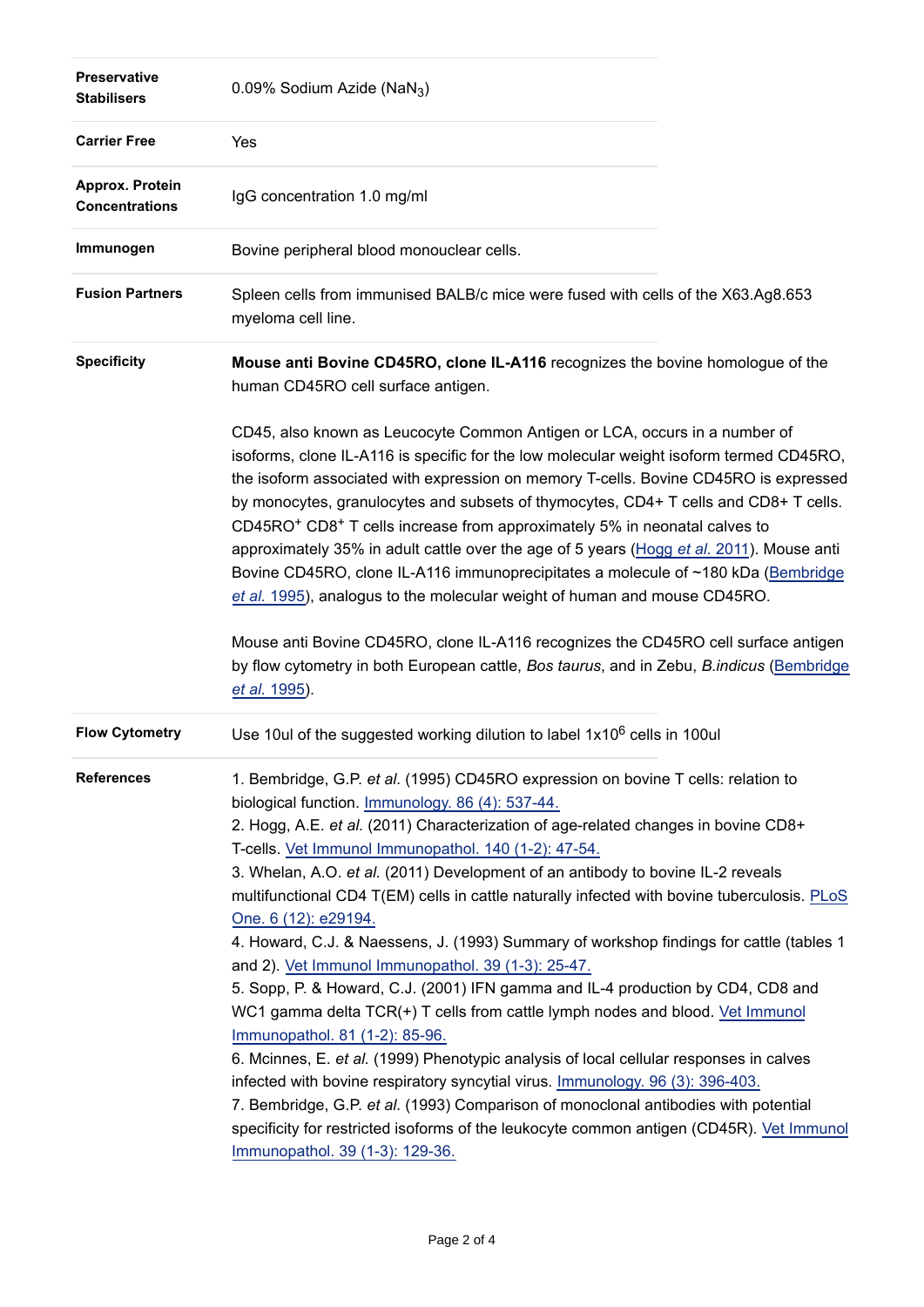|                          | 8. Naessens, J. et al. (1993) Cross-reactivity of workshop antibodies with cells from                         |
|--------------------------|---------------------------------------------------------------------------------------------------------------|
|                          | domestic and wild ruminants. Vet Immunol Immunopathol. 39 (1-3): 283-90.                                      |
|                          | 9. Schmidt, N. et al. (2018) Decreased STEC shedding by cattle following passive and                          |
|                          | active vaccination based on recombinant Escherichia coli Shiga toxoids. Vet Res. 49 (1):                      |
|                          | 28.                                                                                                           |
|                          | 10. Arrieta-Villegas, C. et al. (2020) Immunogenicity and Protection against                                  |
|                          | Mycobacterium caprae Challenge in Goats Vaccinated with BCG and Revaccinated after                            |
|                          | One Year. Vaccines (Basel). 8 (4): 751.                                                                       |
|                          | 11. Hidalgo-Ruiz, M. et al. (2022) Babesia bovis AMA-1, MSA-2c and RAP-1 contain                              |
|                          | conserved B and T-cell epitopes, which generate neutralizing antibodies and a long-lasting                    |
|                          | Th1 immune response in vaccinated cattle. Vaccine. S0264-410X(22)00049-4.                                     |
|                          | 12. Wherry, T.L.T. et al. (2022) Effects of 1,25-Dihydroxyvitamin $D_3$ and 25-Hydroxyvitamin                 |
|                          | D <sub>3</sub> on PBMCs From Dairy Cattle Naturally Infected With Mycobacterium avium subsp.                  |
|                          | paratuberculosis. Front Vet Sci. 9: 830144.                                                                   |
| <b>Storage</b>           | This product is shipped at ambient temperature. It is recommended to aliquot and store at                     |
|                          | -20 $^{\circ}$ C on receipt. When thawed, aliquot the sample as needed. Keep aliquots at 2-8 $^{\circ}$ C for |
|                          | short term use (up to 4 weeks) and store the remaining aliquots at -20°C.                                     |
|                          | Avoid repeated freezing and thawing as this may denature the antibody. Storage in                             |
|                          | frost-free freezers is not recommended.                                                                       |
| <b>Guarantee</b>         | 12 months from date of despatch                                                                               |
| <b>Health And Safety</b> | Material Safety Datasheet documentation #10040 available at:                                                  |
| <b>Information</b>       | 10040: https://www.bio-rad-antibodies.com/uploads/MSDS/10040.pdf                                              |
| <b>Regulatory</b>        | For research purposes only                                                                                    |

## Related Products

## **Recommended Secondary Antibodies**

| HRP                                                  |  |  |  |  |
|------------------------------------------------------|--|--|--|--|
| <b>RPE</b>                                           |  |  |  |  |
| DyLight <sup>®800</sup>                              |  |  |  |  |
| FITC, HRP                                            |  |  |  |  |
| <b>FITC</b>                                          |  |  |  |  |
| Goat Anti Mouse IgG IgA IgM (STAR87) Alk. Phos., HRP |  |  |  |  |
| <b>FITC</b>                                          |  |  |  |  |
| Alk. Phos., DyLight®488, DyLight®550,                |  |  |  |  |
| DyLight®650, DyLight®680, DyLight®800,               |  |  |  |  |
| FITC, HRP                                            |  |  |  |  |
| <b>RPE</b>                                           |  |  |  |  |
| <b>HRP</b>                                           |  |  |  |  |
| FITC, HRP                                            |  |  |  |  |
|                                                      |  |  |  |  |